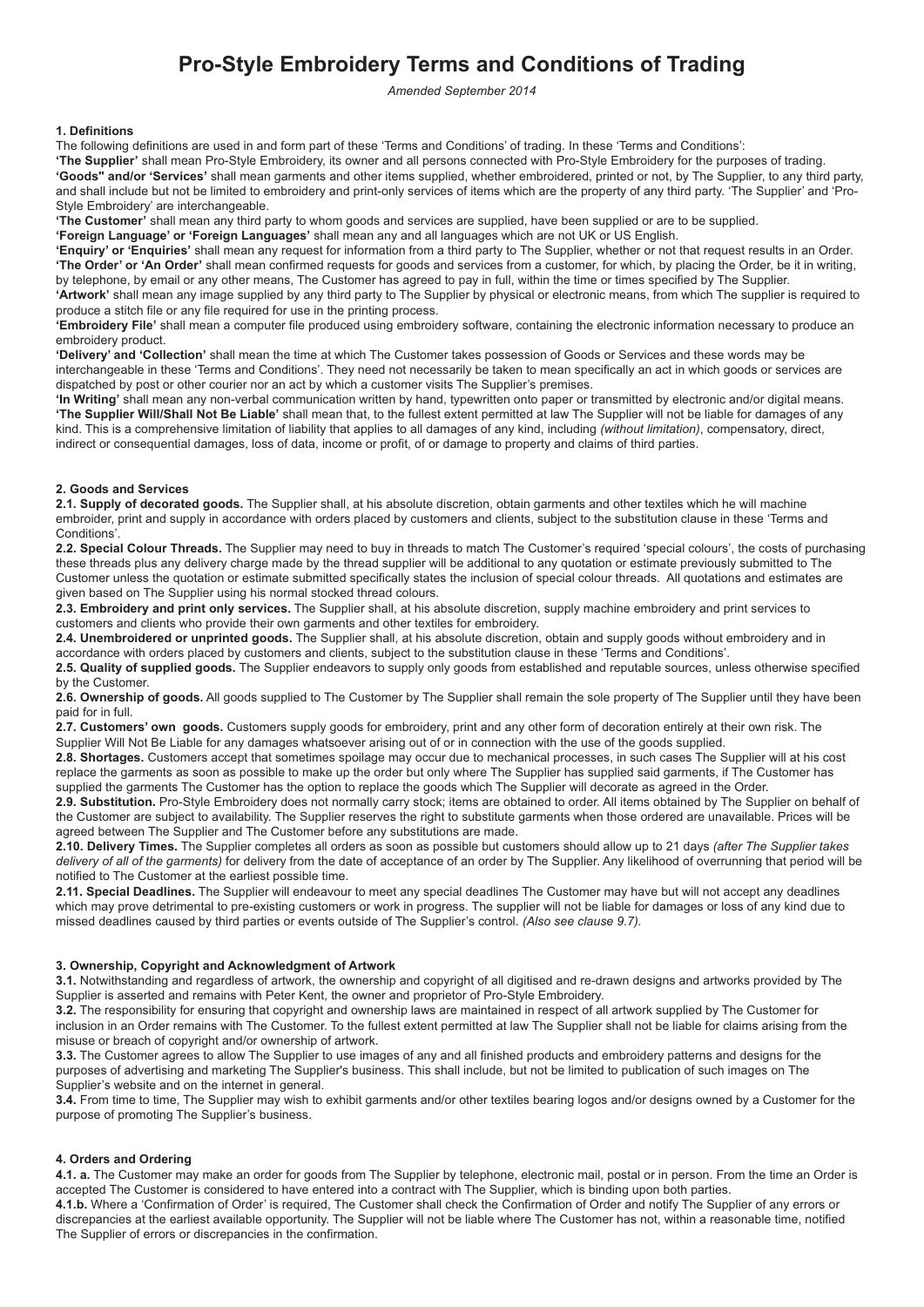**4.2.** Where artwork is supplied by post or other courier either on floppy discs, compact discs, flash drives, memory sticks or any other electronic or digital storage device, or in physical form, items are submitted entirely at The Customer's own risk. No responsibility can be accepted by The Supplier for loss or damage to such items, howsoever caused. Additionally, The Supplier shall not be liable for damages arising from the loss or damage to any item supplied either by post or other courier or by electronic mail.

**4.3.** The Customer is responsible for ensuring the accuracy of the Order. Additionally The Customer is responsible for ensuring in every Order that The Supplier has been given accurate written instructions regarding content, colours, sizing and/or any changes or modifications to the design/s and garments required. By placing an Order for goods and services The Customer shall be deemed to have accepted and agreed to be legally bound by these 'Terms and Conditions'.

# **5. Acceptance of Orders**

**5.1.** The Supplier will normally accept orders for goods and services subject to the exclusions listed later in these 'Terms and Conditions'.

#### **6. Exclusions**

**6.1.** The Supplier reserves the right to refuse to accept any order which contains, in the Supplier's opinion:

- **a.** Pornography of any description, either textual or graphic, even if it would otherwise be considered "soft".<br> **b.** Material which is racist, sexist, ageist or inflammatory in any other way.
- **b.** Material which is racist, sexist, ageist or inflammatory in any other way.
- **c.** Offensive, defamatory or libelous material.
- **d.** Material of a nature which may encourage, support or promote any illegal or banned organisation.
- **e.** Material of a nature which may encourage, support or promote any contraband or any other illegal or banned substance, item or activity.
- **f.** Material which may encourage, support or promote political change in any area of the world, other than by the accepted legal processes of that country.
- **g.** Material which may encourage, support or promote civil or military unrest in any area of the world.
- **h.** Material which may encourage, support or promote cruelty of any nature, either to humans or to any animal.

This list may not be exclusive and the final decision on whether or not to accept artwork lies solely and absolutely with The Supplier. The Supplier reserves the right to refuse to accept any Order on any grounds whatsoever without assigning a reason.

#### **7. Catalogue(s)**

**7.1.** Any and all statements, terms, prices and other information shown in catalogue(s) and price list(s) and/or merchandising provided by The Supplier form part of these 'Terms and Conditions' unless otherwise stated. Any part of any catalogue, price list or merchandising supplied by Pro-Style Embroidery may be varied from time to time at Pro-Style's supplier's absolute discretion.

#### **8. Supplementary Terms and Conditions**

8.1. Any and all special terms (including but not exclusively notifications of discounts and temporary or permanent variations and special terms for *specific customers or groups)* form part of these 'Terms and Conditions', regardless of whether or not they are included herein. These 'Terms and Conditions' may be quoted in whole or in part as part of any supplementary terms and conditions.

#### **9. Prices and Payment**

**9.1. VAT.** All prices are quoted exclusive of VAT.

**9.2. Prices.** Any and all prices and other information shown in The Suppliers catalogue, price list and/or merchandising form part of these 'Terms and Conditions' unless otherwise stated. The Supplier reserves the right to vary prices without notice at his absolute discretion. Where a price has been varied following the issue of a quotation, The Supplier will notify The Customer as soon as possible.

**9.3. Quotations.** Validity of quotations is at The Supplier's absolute discretion and may vary from quote to quote. Customers should request a confirmation that price/s quoted have not changed between the quote date and the order date. Quotations should not be confused with estimates. **9.4. Estimates.** The Supplier may offer informal costing estimates from time to time, either verbally or in writing, but these are not binding upon any party in any way whatsoever. All prices submitted prior to creation of embroidery files are '*Estimates*' and not '*Quotations*', this is due to the number of stitches in the required design/s being unknown until they have been created.

**9.5. Payment Terms.** Payment terms are normally payment with Order. At his absolute discretion, The Supplier may offer payment on delivery, payment on collection or 30 Days' Net credit.

**9.6. Credit Terms.** Credit terms are offered to customers at The Supplier's absolute discretion, but will normally be limited to business customers with whom The Supplier has already dealt successfully. The period of credit is strictly 30 days Net, commencing with and including the date upon which an invoice is issued.

**9.7. Overtime Rates.** All work is calculated and quoted using normal 9.00 am - 5.00 pm 'Day Rate' figures. Jobs requiring overtime and weekend working will be charged at 'Overtime Rate' for the overtime hours worked. 'Overtime Rate' is 'Time and a Half' of the normal 'Day Rate'. Requests from customers or their agents for a previously unknown deadline to be met after The Supplier's quotation was accepted and the Order has been placed will be charged at 'Overtime Rate' for the period worked as 'Overtime' in order to meet the deadline. In circumstances where direct customer contact is not possible Customers agree to accept the 'Overtime' charges in order for The Supplier to meet the new deadline.

**9.8. Overdue Accounts.** Pro-Style Embroidery reserves the right to charge compound interest at 5% of the gross invoice value per month on overdue invoices, commencing on the 31st day following the invoice date. Pro-Style Embroidery will seek debt recovery by any legitimate and lawful means including, but not limited to, claims in the County Court and/or the employment of a licensed debt recovery agency.

**9.9. Dishonored Cheques.** Pro-Style Embroidery reserves the right to charge a minimum administration fee of £25 for dishonored cheques. This is the minimum charge and may vary, depending upon costs actually incurred by Pro-Style Embroidery in recovering the debt.

**9.10. Discounts.** The Supplier may, from time to time and at his absolute discretion, offer discounts based upon order quantity or for any other reason which The Supplier may assign. Discounts are not a right of The Customer and may be withdrawn at any time. Discounts are not negotiable. Initial setup and carriage charges are not included in discounts.

**9.11. Trade Prices.** The Supplier may, at his absolute discretion, offer trade prices to business customers for whom he is undertaking sub-contract work, but are not available to other business customers who are end-users or consumers of The Supplier's products. These prices are negotiable at the time that sub-contract work is accepted and will normally be agreed in writing with the business customer before work is undertaken. Trade prices are subject to periodic review and re-negotiation. Trade prices offered to one business customer may not necessarily be the same as those offered to another.

**9.12. Methods of Payment.** The following methods of payment are accepted by Pro-Style Embroidery. Payment is accepted in UK Sterling only. **a. Personal Cheque** – Accepted only when made payable to Pro-Style Embroidery and when fully supported by a current, valid

- guarantee card which guarantees the entire amount on the cheque.
- **b. Company-Type Cheques.** Cheques from legitimate businesses and unincorporated organisations, made payable to Pro-Style Embroidery, are accepted by arrangement.